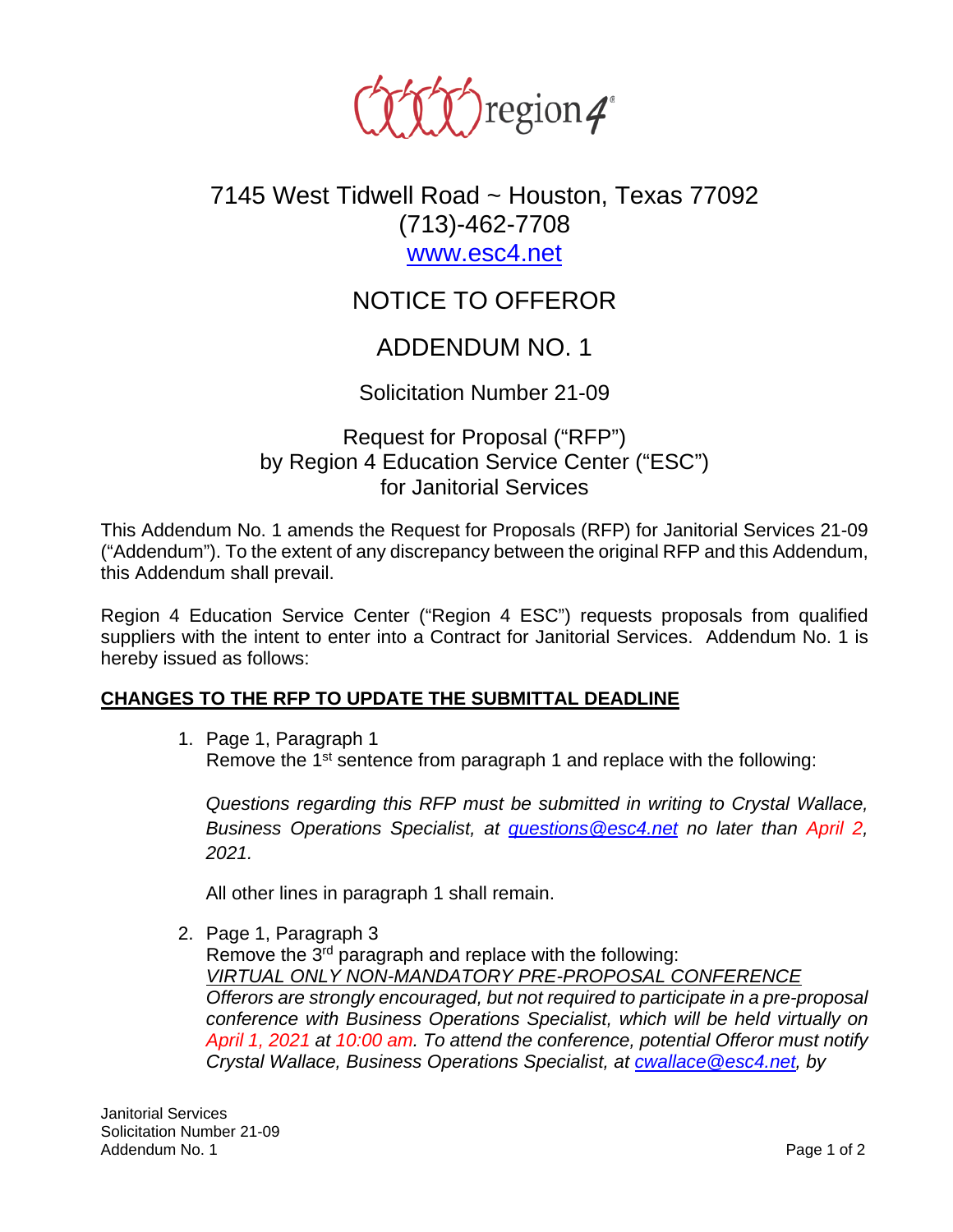*March 31, 2021. The purpose of this conference is to clarify the contents of this RFP in order to prevent any misunderstanding of Region 4 ESC's position. Any doubt as to the requirements of this RFP or any apparent omission or discrepancy should be presented to Region 4 ESC at this conference. Region 4 ESC will then determine the appropriate action necessary, if any, and may issue a written addendum to the RFP. Oral statements or instructions will not constitute an addendum to this RFP.* 

All other items on Page 1 shall remain.

3. Page 10, Section II. Calendar of Events Remove the Calendar of Events and replace with the following:

**II. CALENDAR OF EVENTS** (ALL DATES ARE TENTATIVE AND SUBJECT TO CHANGE):

| <b>Event</b>                                | <b>Date</b>    |
|---------------------------------------------|----------------|
| <b>Issue RFP</b>                            | March 4, 2021  |
| <b>Pre-Proposal Conference</b>              | April 1, 2021  |
| Deadline for receipt of questions via email | April 2, 2021  |
| Issue Addenda (if required)                 | April 12, 2021 |
| Proposal Due Date:                          | April 27, 2021 |
| Approval from Region 4 ESC                  | June 29, 2021  |
| <b>Contract Effective Date</b>              | August 1, 2021 |

4. Page 10, Section III. INSTRUCTIONS TO OFFERORS, item 2. Remove the first sentence of item 2 and replace with the following:

*2. Inquiries and Discrepancies: Questions regarding this solicitation must be submitted in writing to Crystal Wallace, Business Operations Specialist, at [questions@esc4.net](mailto:questions@esc4.net) no later than April 2, 2021.* 

All other items in item 2 shall remain.